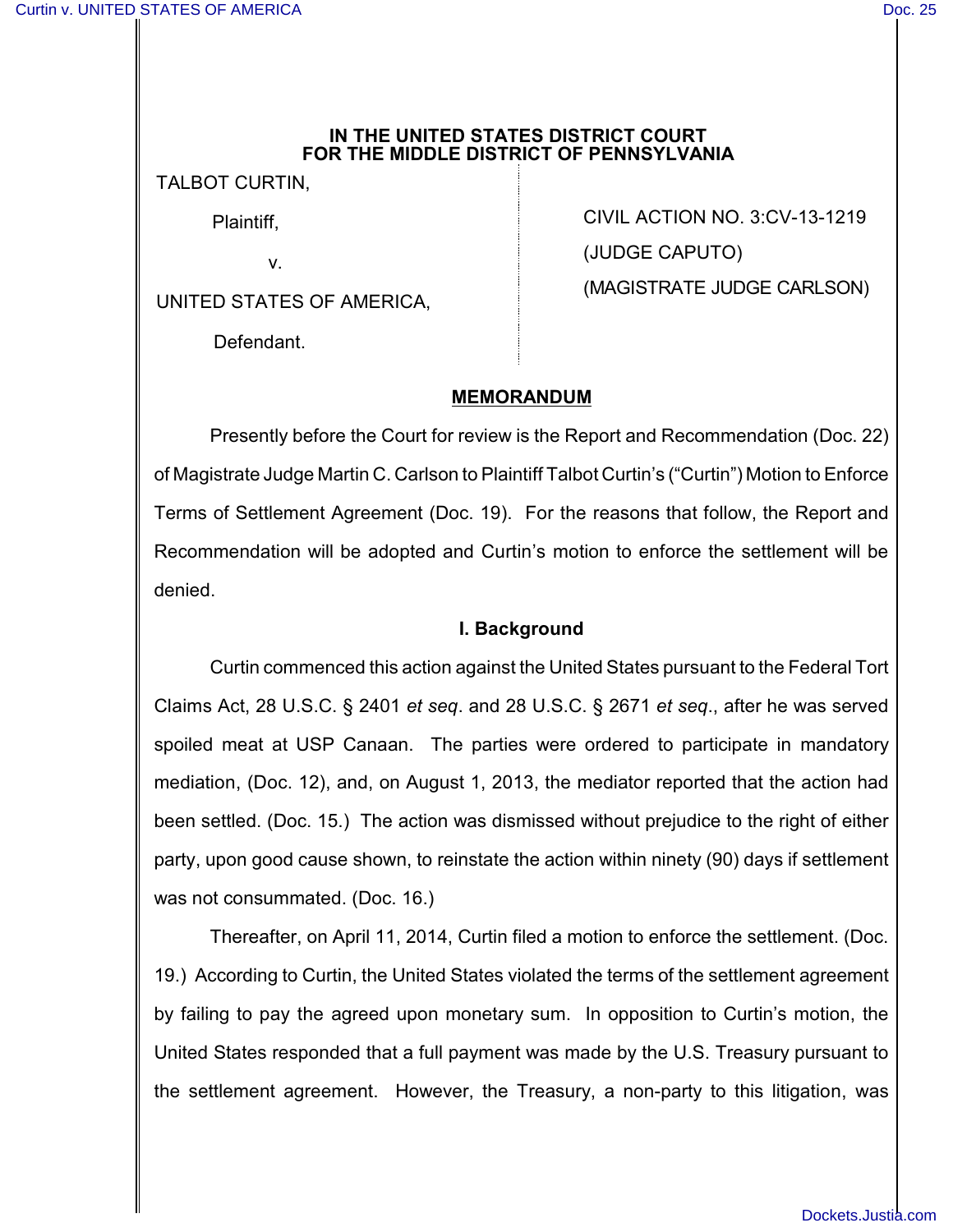statutorily mandated to offset the payments in this case in accordance with 31 U.S.C. § 3716. Thus, the United States asserted that Curtin's settlement proceeds were issued from the Judgement Fund, but these proceeds were offset by a financial obligation previously incurred by Curtin. And, the United States further indicated that the Judgment Fund will not release information regarding an inmate's claim to anyone other than the inmate, including members of the US Attorney's office.

On May 7, 2014, Magistrate Judge Carlson issued the instant Report and Recommendation. (Doc. 22.) Magistrate Judge Carlson recommends that Curtin's motion be denied because: (1) the United States substantially complied with its obligations under the settlement agreement; (2) Curtin received the benefit of the settlement payment through the reduction of his outstanding and pre-existing debts; (3) the application of the Treasury offset to this payment is mandated by law and is largely a non-discretionary function; (4) the statute and regulations creating the offset program provide ample due process protections to a prisoner prior to an offset, while also allowing for agency review of any offset decisions and judicial review of particular offsets, if necessary; (5) modifying or setting aside this offset could harm the interests of third parties; (6) Curtin is not entitled to additional, advance notice that the proceeds obtained in this settlement might at some later date be subject to a Treasury offset; and (7) vacating or setting aside the settlement would be fruitless because any judgment obtained by Curtin in this action would still remain subject to a potential Treasury offset.

Curtin filed timely objections to the Report and Recommendation on May 15, 2014, (Doc. 23), and the United States filed a brief in opposition to Curtin's objections on May 29, 2014. (Doc. 24.) The Report and Recommendations and Curtin's objections thereto are thus ripe for review.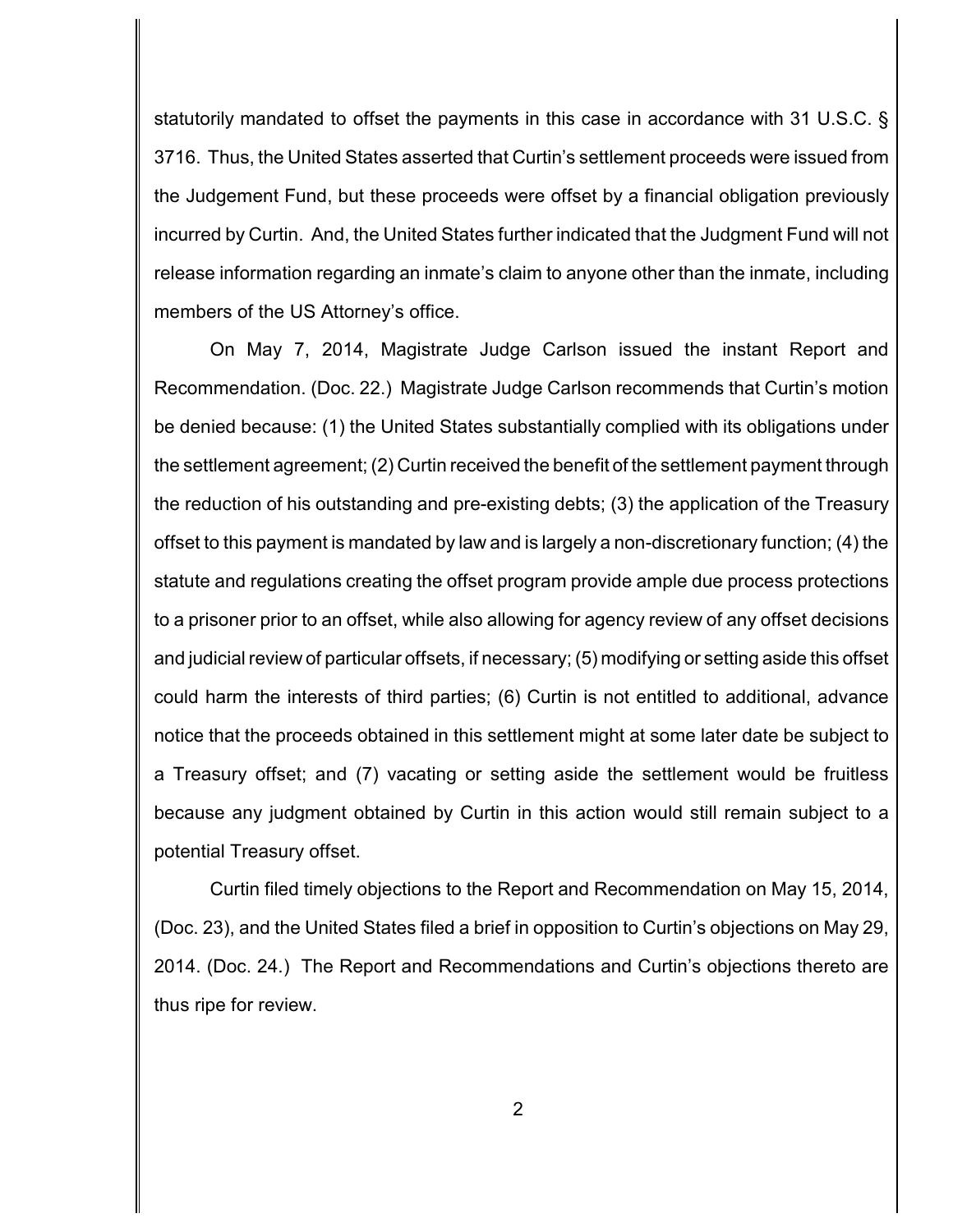#### **II. Legal Standard**

Where objections to the Magistrate Judge's report are filed, the court must conduct a *de novo* review of the contested portions of the report. *Sample v. Diecks*, 885 F.2d 1099, 1106 n.3 (3d Cir. 1989) (citing 28 U.S.C. § 636(b)(1)(c)). However, this only applies to the extent that a party's objections are both timely and specific. *Goney v. Clark*, 749 F.2d 5, 6-7 (3d Cir. 1984) (emphasis added). In conducting a *de novo review*, the court may accept, reject, or modify, in whole or in part, the factual findings or legal conclusions of the magistrate judge. *See* 28 U.S.C. § 636(b)(1); *Owens v. Beard*, 829 F. Supp. 736, 738 (M.D. Pa. 1993). Although the review is *de novo*, the law permits the court to rely on the recommendations of the magistrate judge to the extent it deems proper. *See United States v. Raddatz*, 447 U.S. 667, 675–76, 100 S. Ct. 2406, 65 L. Ed. 2d 424 (1980); *Goney*, 749 F.2d at 7; *Ball v. United States Parole Comm'n*, 849 F. Supp. 328, 330 (M.D. Pa. 1994). Uncontested portions of the report may be reviewed at a standard determined by the district court. *See Thomas v. Arn*, 474 U.S. 140, 154, 106 S. Ct. 466, 88 L. Ed. 2d 435 (1985); *Goney*, 749 F.2d at 7. At the very least, the court should review uncontested portions for clear error or manifest injustice. *See, e.g., Cruz v. Chater*, 990 F. Supp. 375, 376-77 (M.D. Pa. 1998).

## **III. Discussion**

As noted, Curtin filed timely objections to Magistrate Judge Carlson's recommendation to deny his motion to enforce the settlement. Curtin raises four objections to the Report and Recommendation. First, Curtin argues that he settled his claim under false pretenses because the settlement agreement itself provides that payment would only be sent to his inmate account. (Doc. 23, 2.) Second, Curtin asserts he has been unsuccessful in attempting to discover the identify of the person to whom he owes a debt and he is unable to contest the offset without this information. (*Id*.) Third, Curtin contends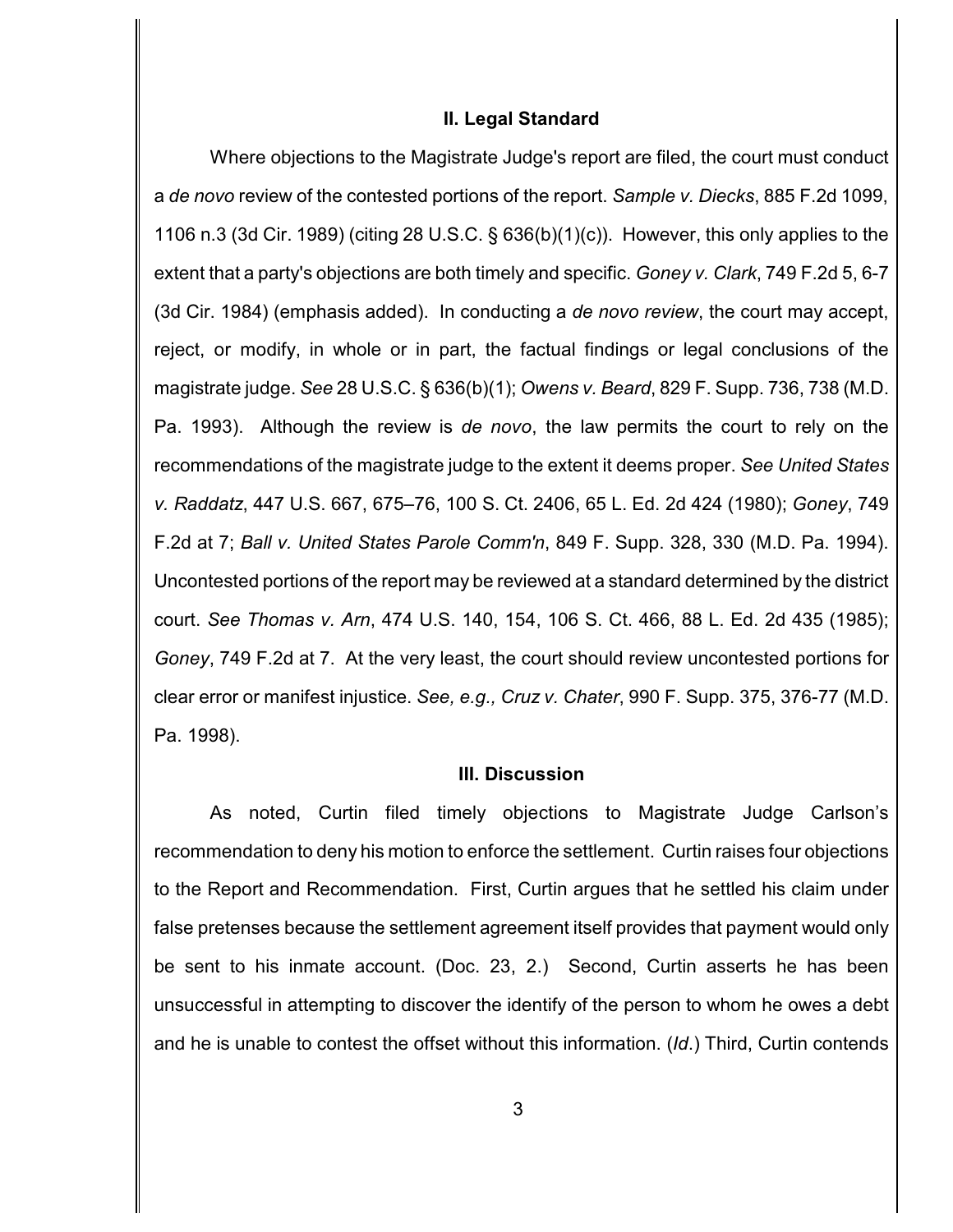that his due process rights were violated because he was not afforded the proper procedure in accordance with 31 U.S.C. § 3716. (*Id*.) Fourth, Curtin argues that he never agreed to an offset as required by 31 U.S.C. § 3728. (*Id*.)

Curtin's objections will be overruled. Curtin's first objection is without merit because he relies on a letter proposing the settlement that "the only address we are prepared to send any settlement proceeds is your inmate account." (Doc. 19, Ex. B.) This statement does not indicate whether or not any settlement payment would be offset by the Treasury. *See Cahill v. United States*, No. 13-1129, 2014 WL 2471234, at \*1 (M.D. Pa. May 29, 2014) (denying motion to enforce settlement). Likewise, this statement is not a part of the settlement agreement. Indeed, the settlement agreement specifically provides that it "constitutes the entire agreement between the parties; . . . No promise or inducement that is not herein expressed has been made to any of the parties and the parties do not rely on any statement or representation made by any person not otherwise contained herein." (Doc. 19, Ex. A.)

Curtin's second objection is unconvincing because, based on privacy concerns, the United States is prohibited from obtaining the information relating to Curtin's outstanding debt. However, both the Magistrate Judge and the United States have provided Curtin with contact information that would allow him to obtain details regarding the debt and the corresponding offset.

Curtin's third objection is without merit because "the United States Attorney's Office is not responsible for [Curtin's] personal debts and did not have an additional responsibility to remind [him] in the settlement agreement that the funds would be offset." *United States v. Bailey*, No. 03-370, 2013 WL 5964447, at \* 1 (D. Minn. Nov. 4, 2013).

Curtin's final objection is also without merit because his reliance on § 3728 is misplaced. That section involves setoffs against judgments entered against the United